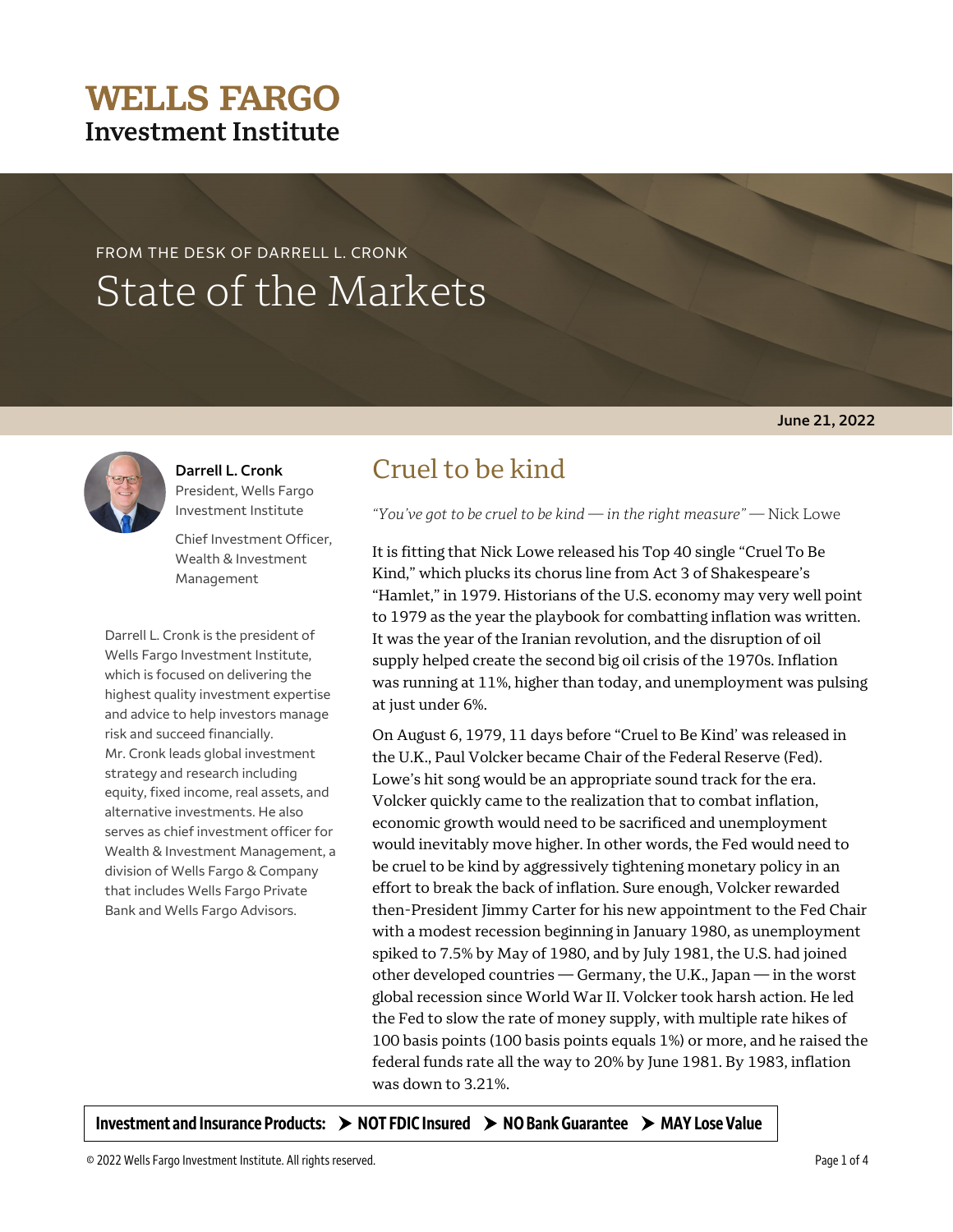### **Why cruel to be kind may be a very good sign**

That's not to say that 1979 is a perfect parallel for today. For one, today we have the benefit of Volcker's playbook for inflation, and while it may have taken too long to put its lessons to work, Chair Powell and the Fed have embraced Volcker's "cruel-to-be-kind" strategy. Secondly, unemployment is far lower today than it was in 1979, and consumers and business came out of the pandemic-driven recession with more cash and capital. We do not expect a federal funds rate anywhere close to 1981 levels; the Federal Open Market Committee's (FOMC's) latest dot plot, released after last week's meeting, puts its terminal rate at 3.8%. We believe the Fed will ultimately need to go higher than that. Our target for 2023 is a fed funds rate range of 4.00% to 4.25%.

The Fed showed last week that it is singularly focused on inflation, even if it means economic growth has to be a casualty along the way — at least in the short term. The Fed raised the fed funds rate by 75 basis points, its largest rate hike since 1994, and Powell was clear that another hike of 50 to 75 basis points is likely in the cards when the FOMC meets again July 26-27. By the end of 2022, we expect a fed funds rate of 3.50%-3.75% — with the U.S. 10-year Treasury yielding 3.25%-3.75%. We were an outlier earlier this year when we said that we expected a recession late in 2022, but that has now become the consensus Wall Street view.

Just as the Fed needs to be cruel to be kind, we find ourselves needing to be cruel to be kind to investors. The unvarnished truth is that the U.S. economy is deteriorating faster than most realize, causing risk premia within capital markets to be reset as they adjust to this data. The Conference Board Leading Economic Index for the U.S. declined in May for the third month in a row, and the misery index — the sum of the rate of inflation and the rate of unemployment — is now at its highest level since 2010 (excluding the pandemic). This trend hasn't helped risk assets, which have been under assault for weeks now. Current data indicate falling mortgage applications, declining auto sales, surging credit card borrowing, and even early cracks in employment in key areas such as the technology sector.

While all things are possible, not all things are equally probable. Unfortunately, the Fed has not had a good history of "soft landing" the economy — in other words, avoiding a recession while tightening monetary policy. The Fed has only successfully averted a recession in 3 of its last 11 tightening cycles (1965, 1984, and 1994). In all three, inflation was lower than it is today and the federal funds rate was higher at the tightening onset than where we are today. The preponderance of hard landings is not a function of the committee not having enough smart people, but rather that it is using blunt force tools of interest rate hikes, which have a lag effect of typically 9 to 12 months. This delayed response has made it difficult for the Fed to avoid overtightening, and historically it has often tightened until it breaks something.

In fact, what we are watching now is whether the economy already may be in a technical recession. The Atlanta Fed's GDPNow tracker, typically tilted toward optimistic readings, is signaling that U.S. gross domestic product (GDP) for the second quarter of 2022 is now tracking at 0%. Following a 1.5% contraction in the second estimate of first-quarter U.S. GDP, we are dangerously close to lacing together two consecutive quarters of GDP contraction, which translates into a technical recession, according the National Bureau of Economic Research.

### **We expect the pendulum to swing — but we're not there yet**

We have been clear-eyed since our recession call earlier this year that playing defense in portfolios remains the order of the day. As economic growth deteriorates, unemployment is likely to rise and risk assets are likely to continue to struggle in the near term. We know from history that there will be a bottom for the stock market at some point — but we are not there yet. Markets simply have not been able to sustain the meek rallies they have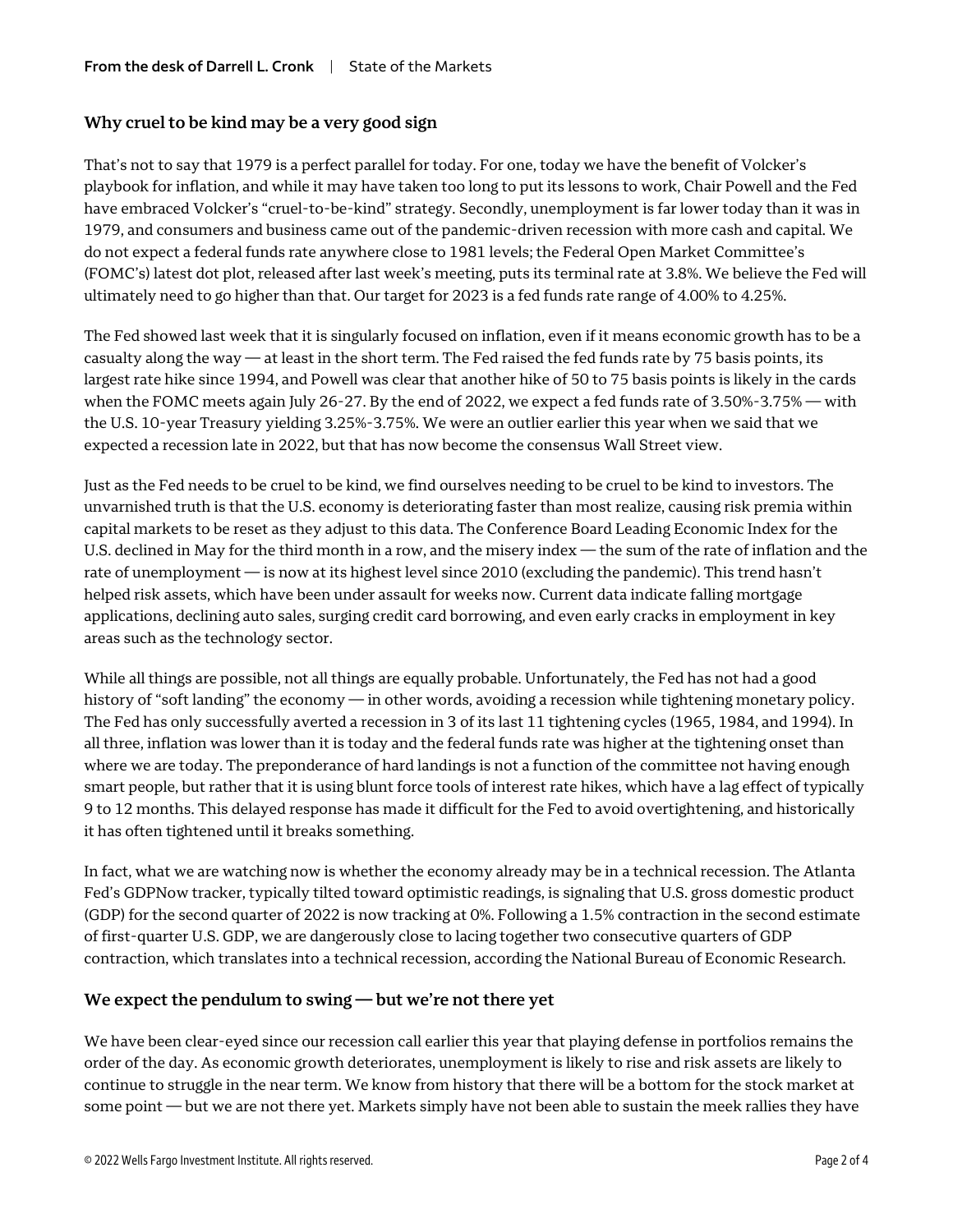attempted, so it would be far crueler for us to tell you that we believe the current market downtrend has reached its ultimate end.

If history is any guide, a durable market bottom, often marked by some form of capitulation, has still been elusive. That capitulation is often a process, not a single-day event. Selling has proven indiscriminate recently, with New York Stock Exchange breadth recording some outstandingly awful levels. The CBOE Volatility Index (VIX) has not pierced a level over 40, and put/call ratios still have not registered readings in the historical 95%/99% range, often required to mark near-term bottoms.

We also would caution against selling into this downturn. Selling now would be the equivalent of locking in losses, and given the equity market's worst start to a year in history, along with fixed income markets posting their worst losses since the 1970's, a lot of negativity has already been priced into assets. We also know from history that when stocks recover, sometime after all hope has been wrung out of the last optimistic investor, the rebound can be just as sudden and just as difficult to bring into focus until it is too late.

We believe this is Jay Powell and this Fed's Volcker moment. It fell way behind the curve last year, hanging on to easy policy too long, and is now playing a dangerous game of catch up in a mad scramble to arrest inflation. Just as the initiation of tough — or as many would have said at the time, "cruel" — measures in 1979 eventually led to a roaring economic recovery and bull market in the 1980s, I am convinced that despite the dark clouds gathering, there is sunshine on the other end of this.

Recessions are normal parts of any economic cycle, and while tough to withstand, they often create favorable entry points when the pendulum swings too far and asset prices decline to a level that investors should not pass up. We expect to see this scenario play out again, and while it may not yet be time to run toward the sunshine, investors should ready their investment plans to take advantage of what may prove to be a generational buying opportunity. It is important to remember that historic bear markets and recessions have historically begotten historic recoveries.